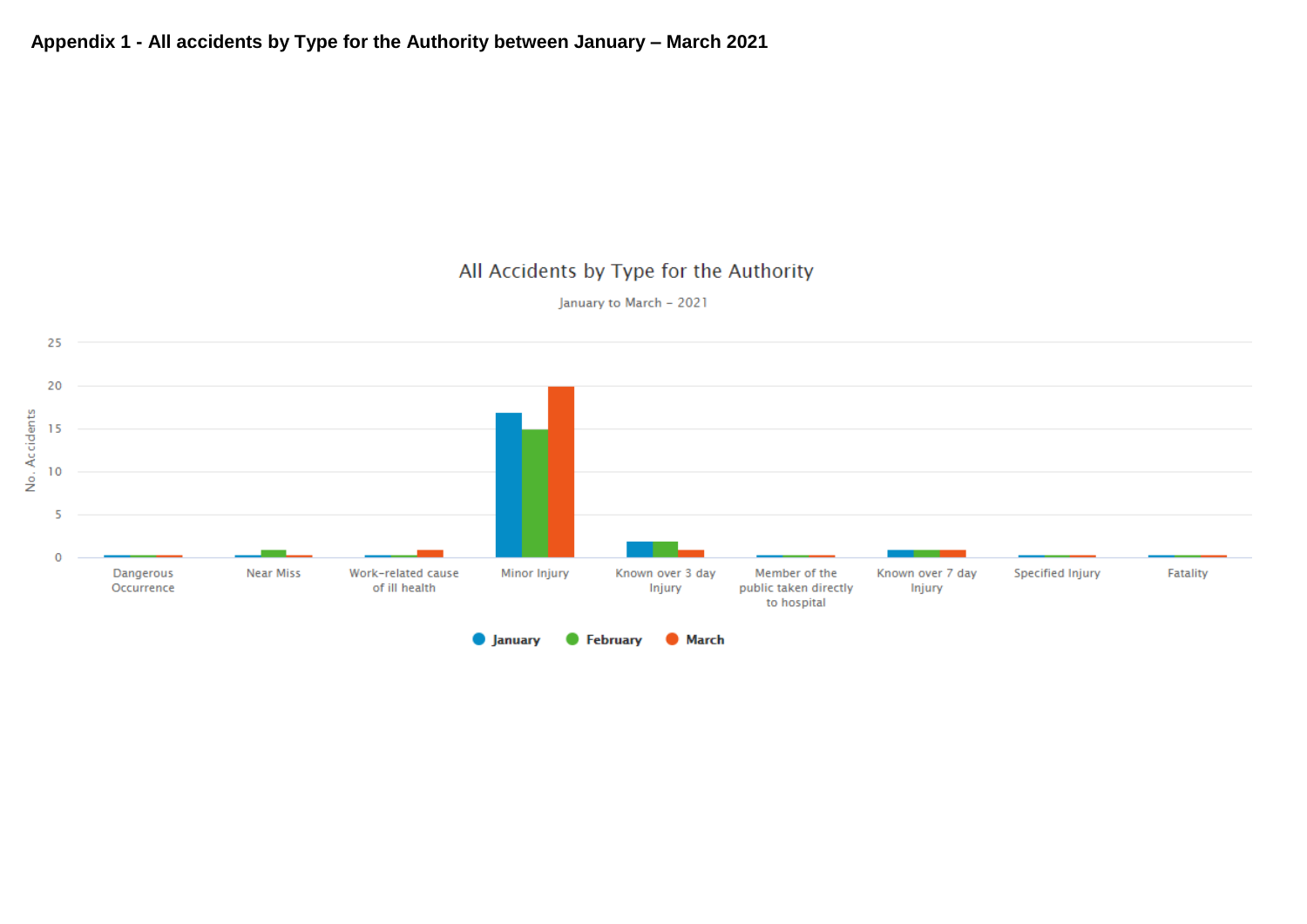October to December - 2020

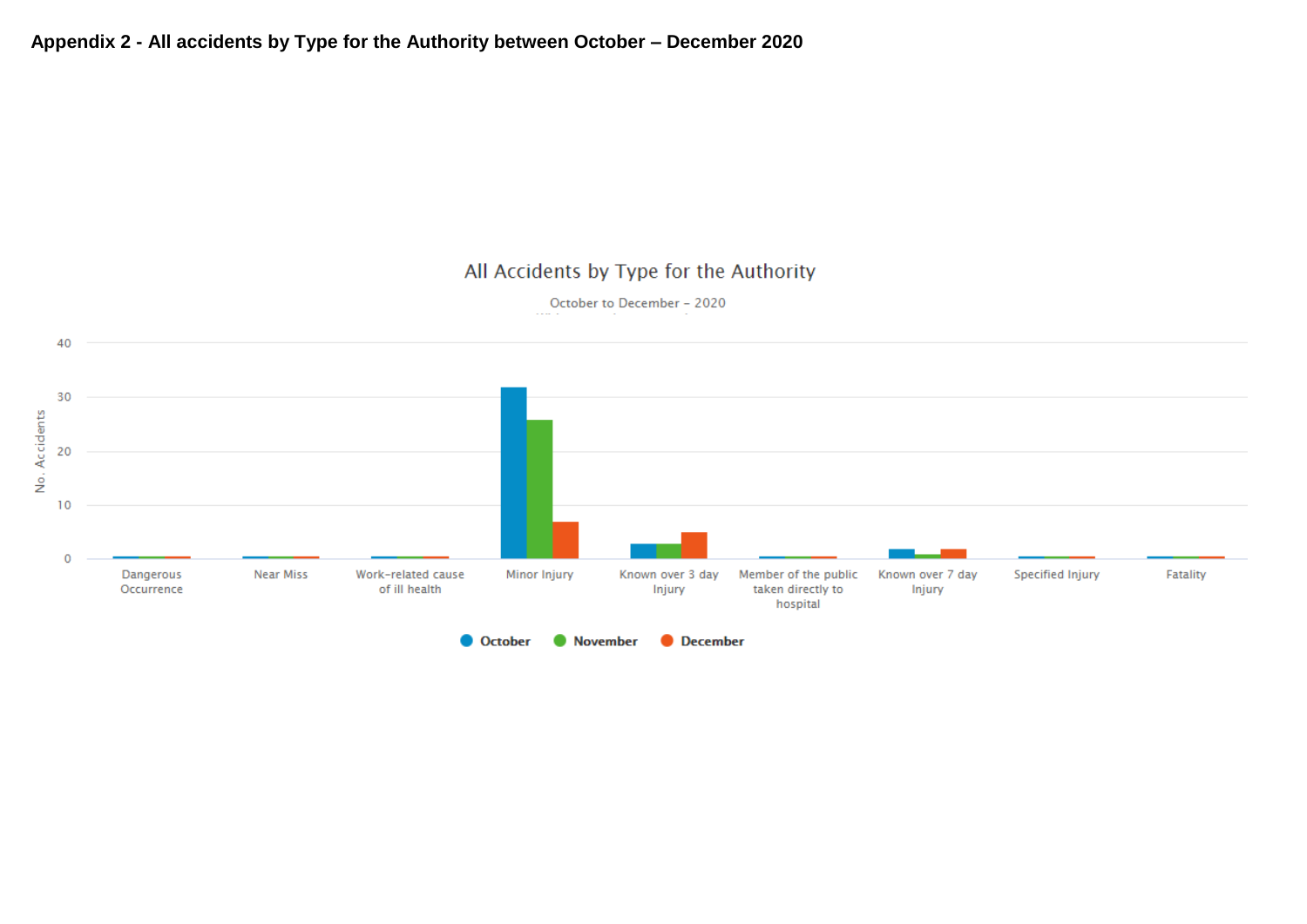

July to September - 2020

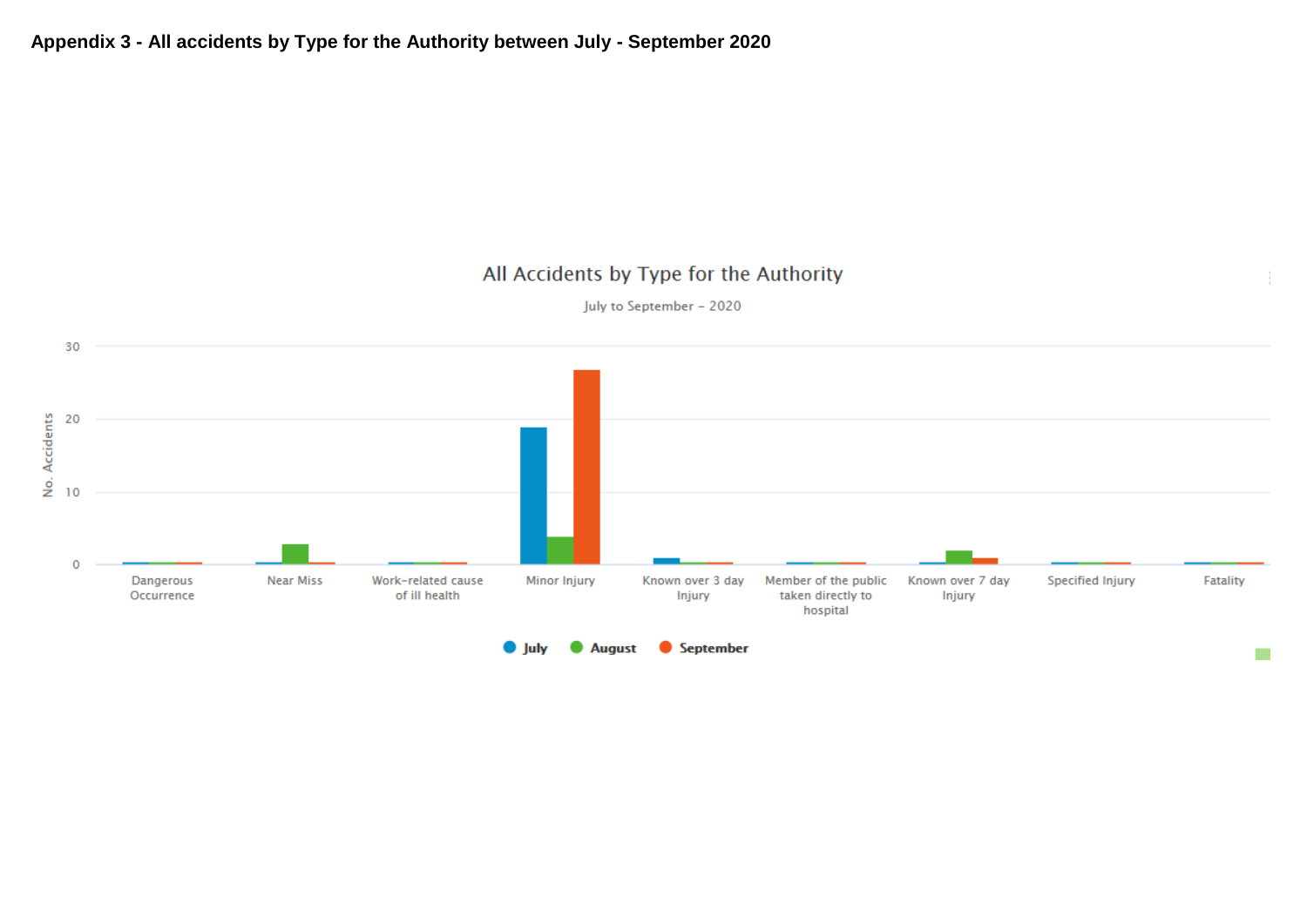ĵ.

April to June - 2020

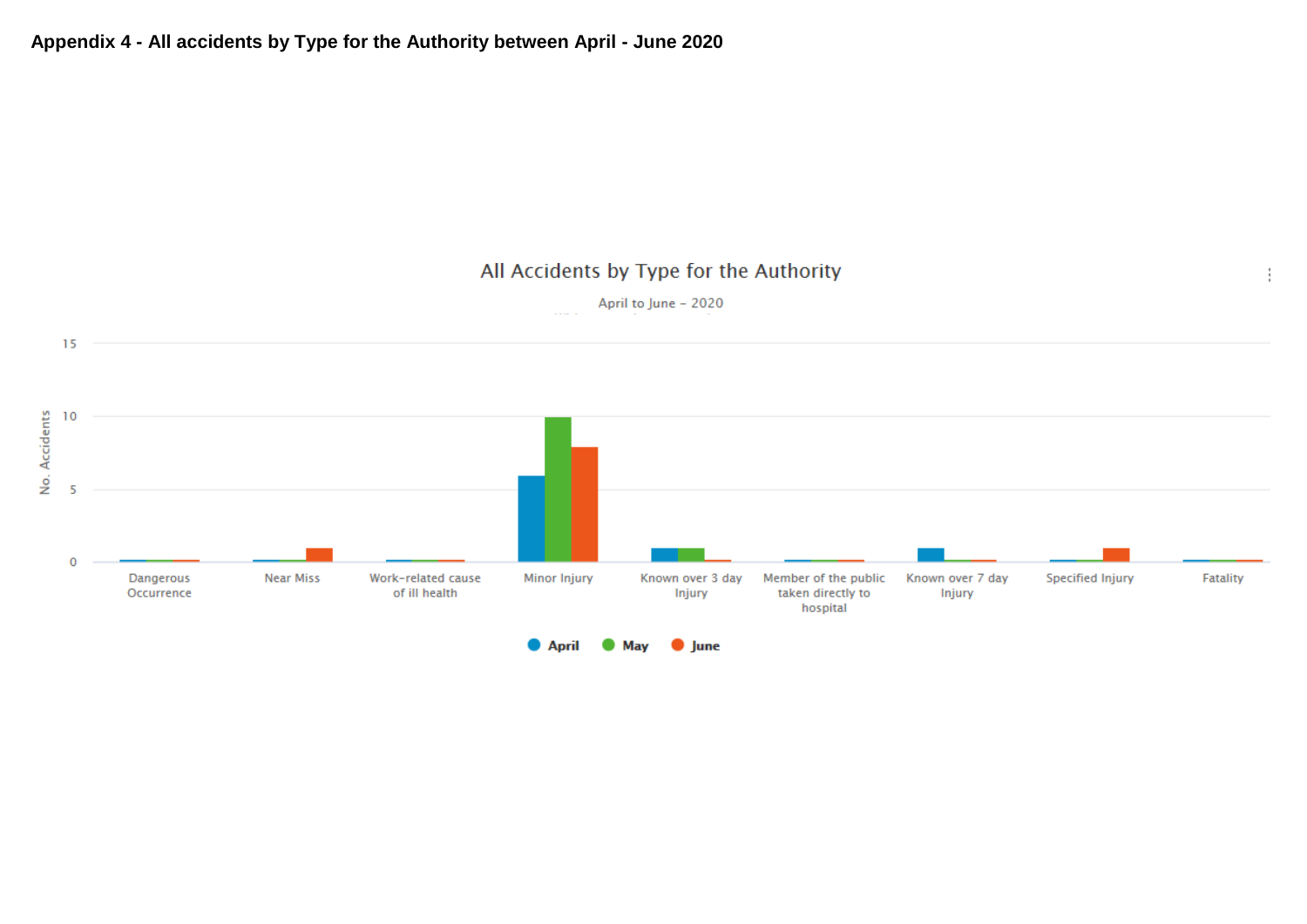### **Appendix 5 – RIDDOR reportable accidents by Type and Directorate between January - March 2021**

RIDDOR Reportable Accidents by Cause and Directorate

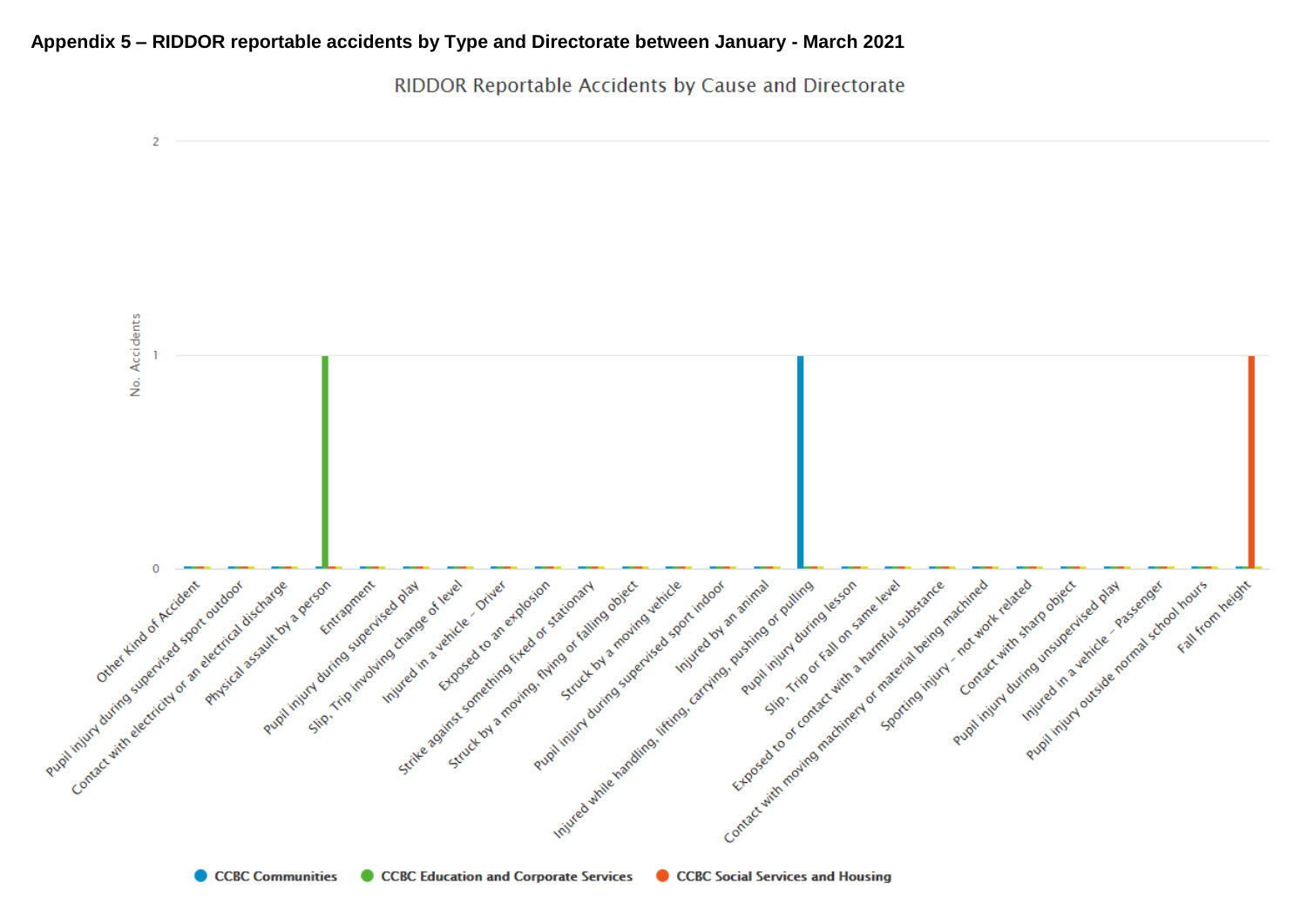#### **Appendix 6 – RIDDOR reportable accidents by Type and Directorate between October – December 2020**

-3  $\overline{2}$ No. Accidents  $\mathbf{I}$ Contact with moving the divine in the formation in contact with the state of contact with a little of production in the state of the state of the state of the state of the state of the state of the state of the state of th Pupilities of satirday and the superior of the state of the original contraction of the state of the state of the state of the state of the state of the state of the state of the state of the state of the state of the stat Pupil injuri during subscritting of a sport outdoor Contact with electricity of an electricial assembly evaluated Science of level of the prime in structure of the prime of the prime of the prime of the prime of the prime of the prime of the prime of the prime of the prime of the prime of the prime of the prime of the prime of the pri Steve of privation for stationary and the stationary Pupilihing driving supering a right of the Parties of the Parties of the Parties of the Parties of the Parties of the Parties of the Parties of the Parties of the Parties of the Parties of the Parties of the Parties of the Putition in the defender of the control control in the limit of the limit of the processes of the control of the control of the limit of the limit of the control of the control of the control of the control of the control  $\circ$ Pupil routing to the transportation of the room Pupil injury during superised parties s decant completed and a verdice of the state of the state of the state of the state of the state of the state of the state of the state of the state of the state of the state of the state of the state of the state of the Freehouteval deriver and work diving under the contract with sharp of Principles discharge exercise Injured in a vehicle of vere and elated and proceed as plant street of the street Floor Hours (Street Asset

RIDDOR Reportable Accidents by Cause and Directorate

Between 01/10/2020 and 31/12/2020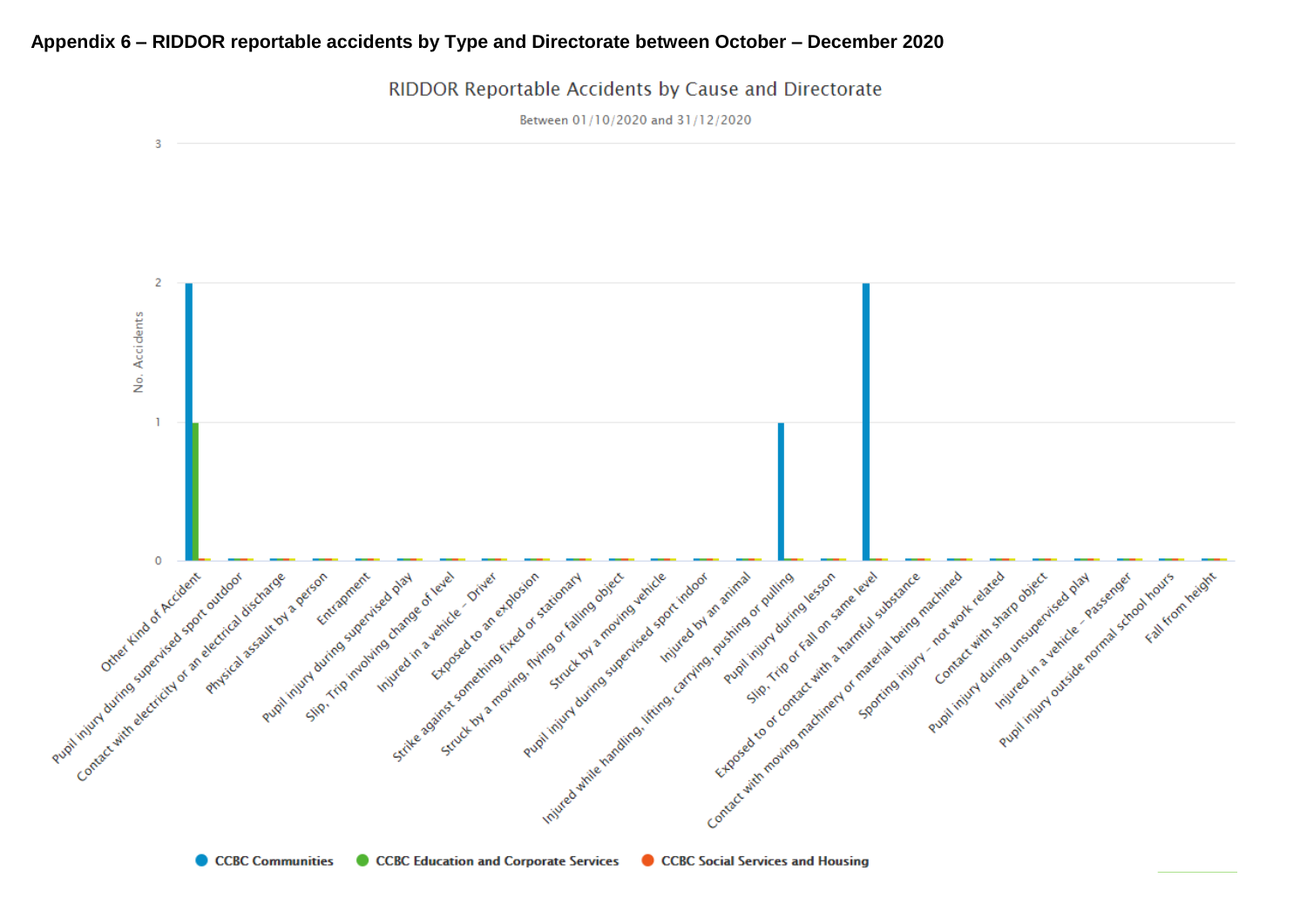### **Appendix 7 – RIDDOR reportable accidents by Type and Directorate between July - September 2020**

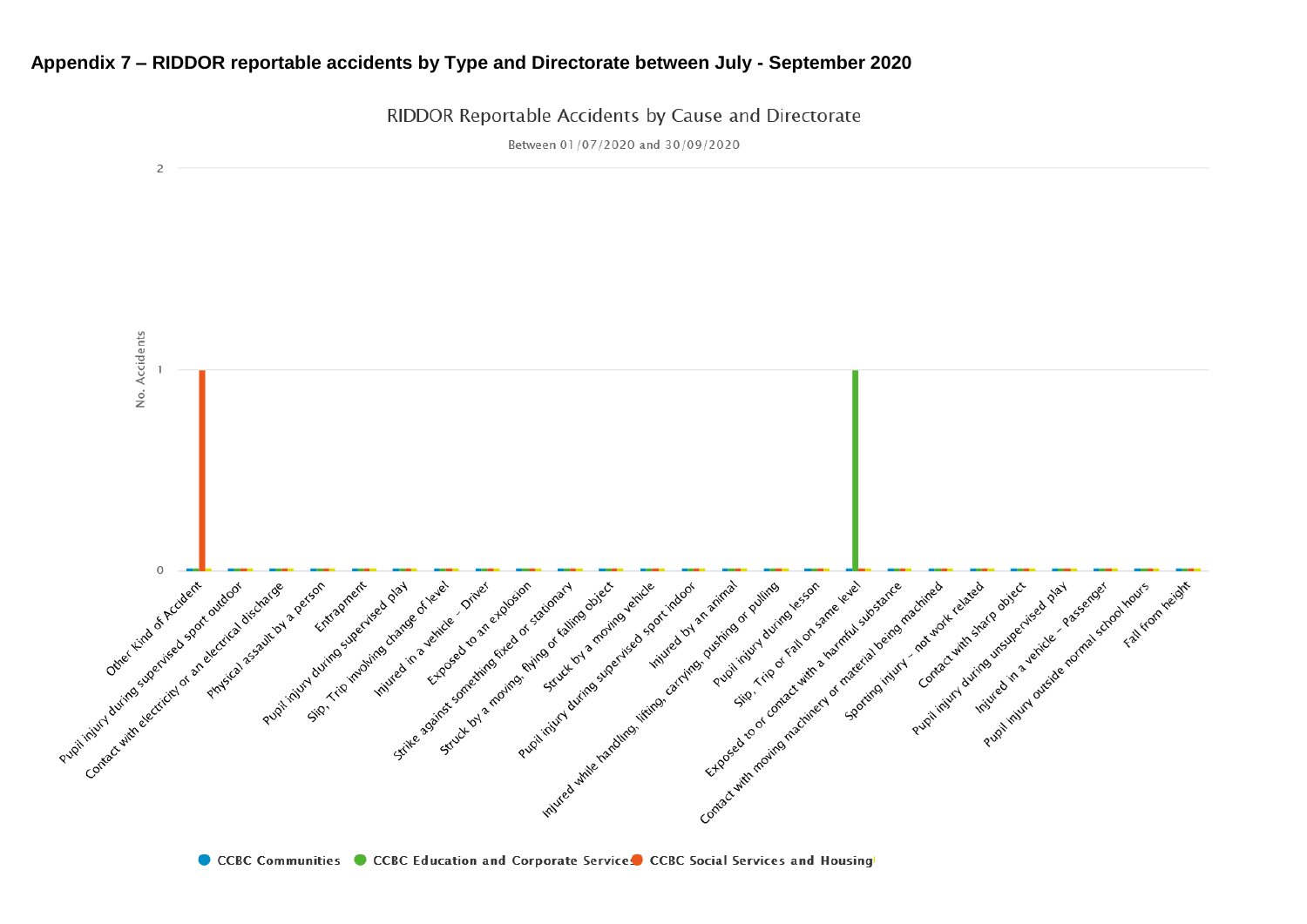### **Appendix 8 – RIDDOR reportable accidents by Type and Directorate between April – June 2020**

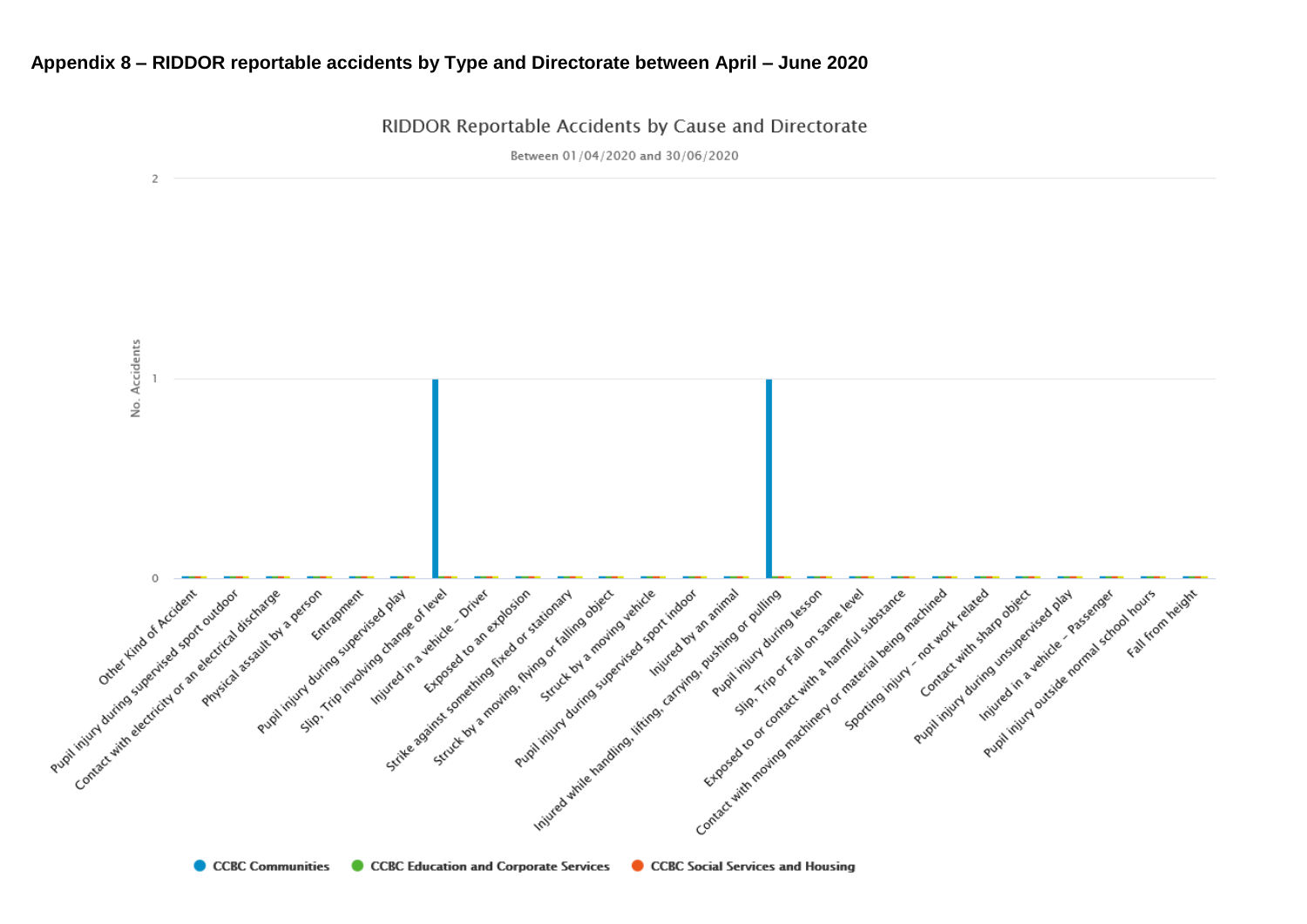January to March - 2020

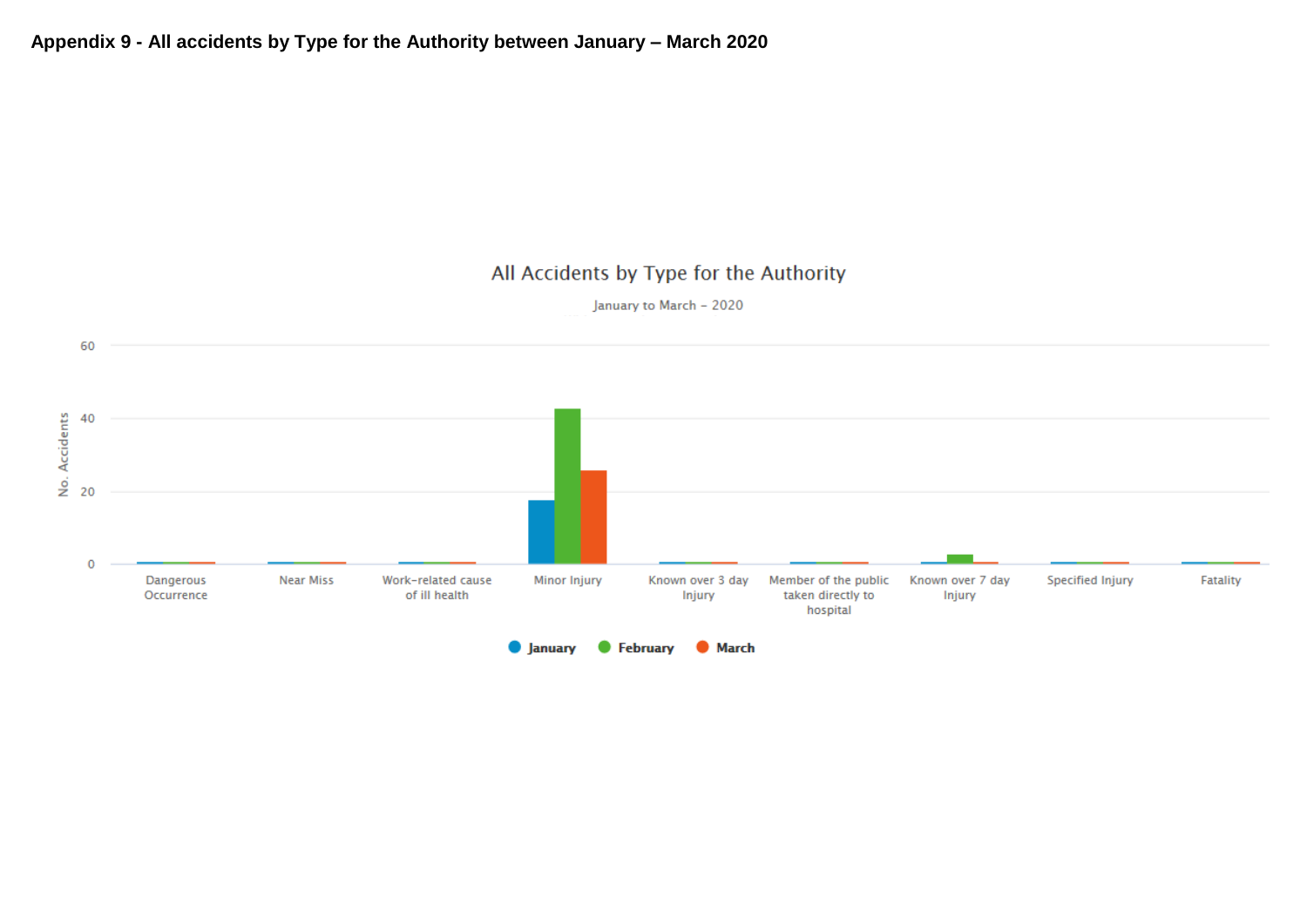### **Appendix 10 - All accidents by Type for the Authority between October - December 2019**

## All Accidents by Type for the Authority

October to December - 2019

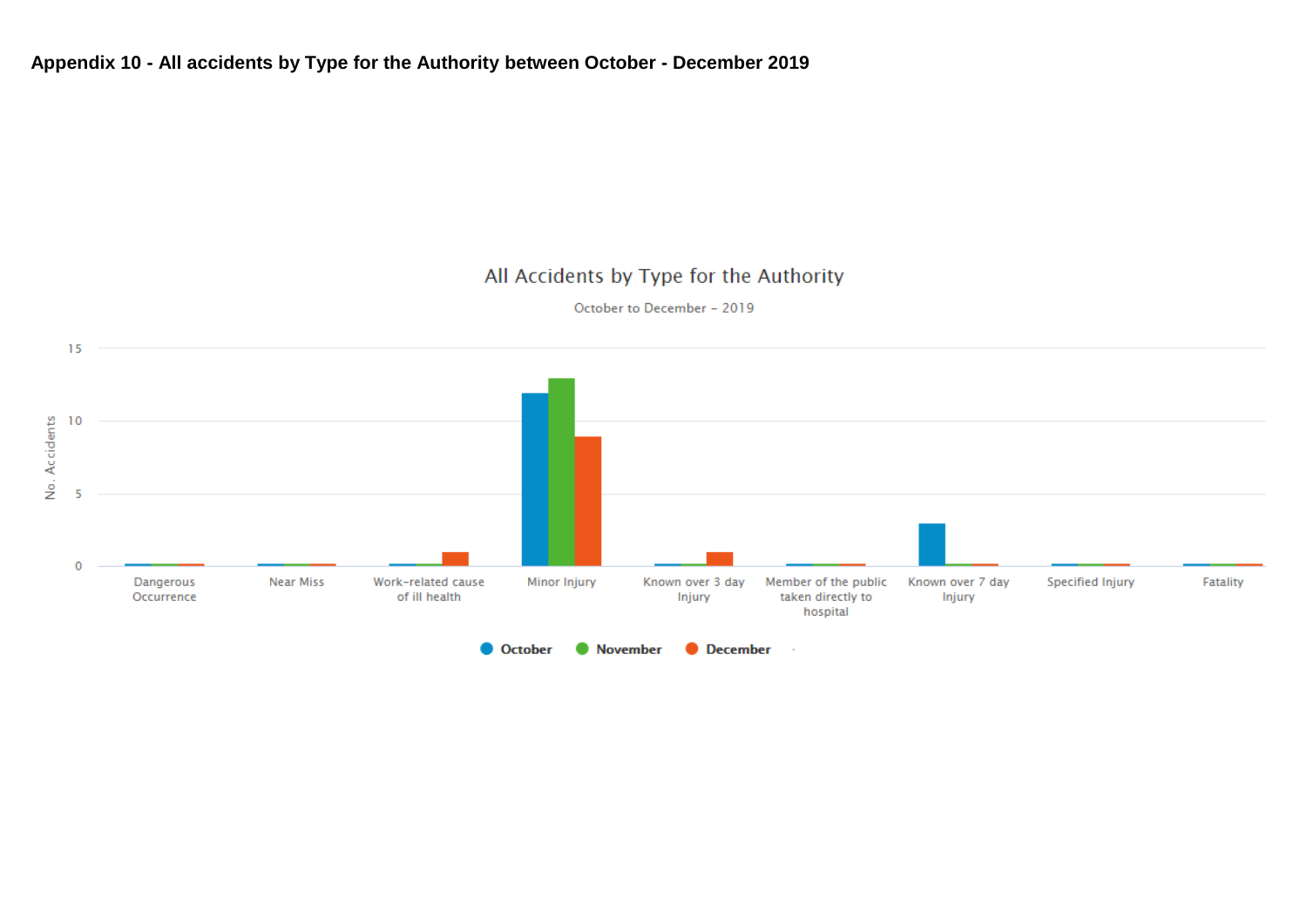## **Appendix 11 - All accidents by Type for the Authority between July - September 2019**

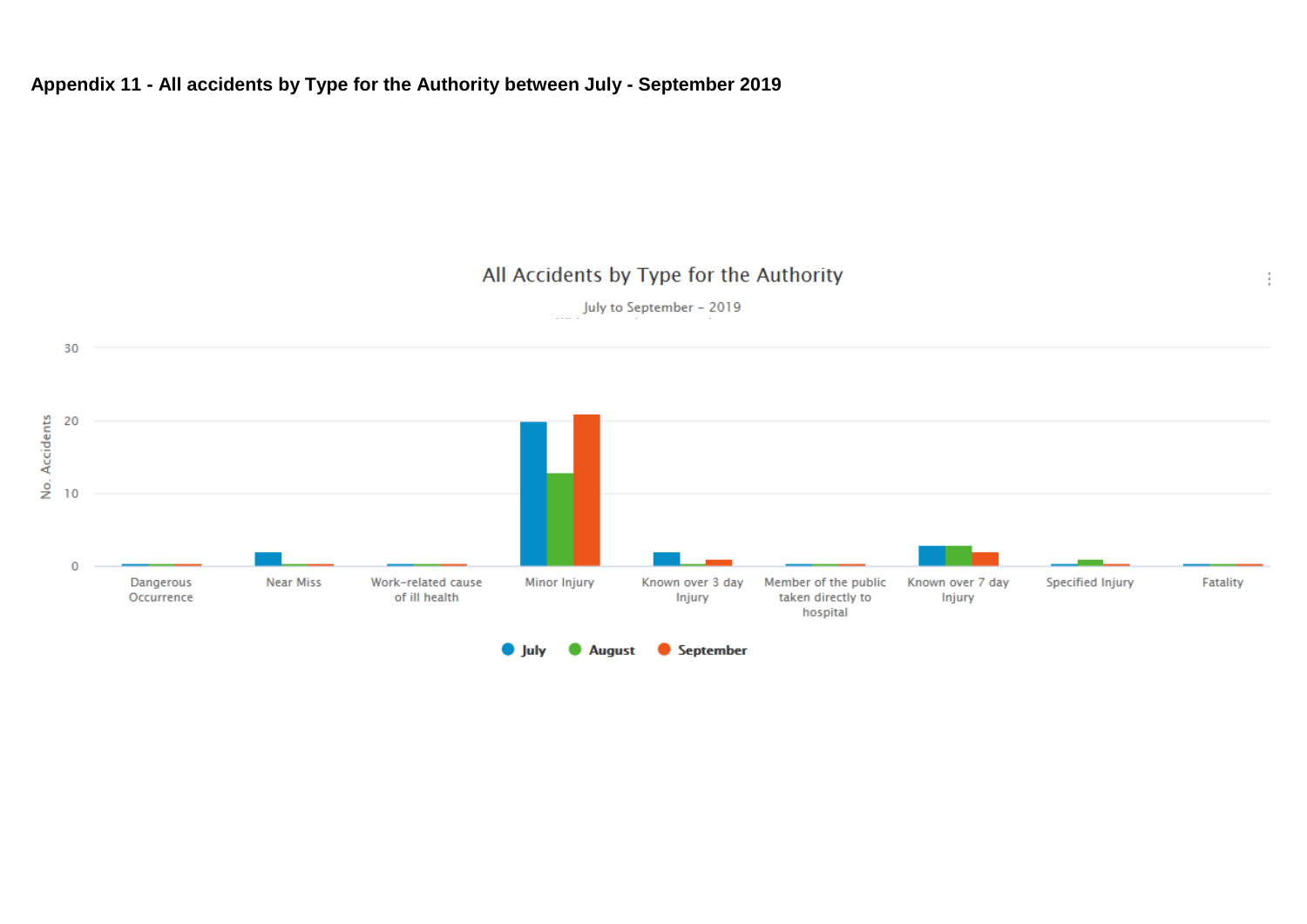## **Appendix 12 - All accidents by Type for the Authority between April - June 2019**

## All Accidents by Type for the Authority

April to June - 2019

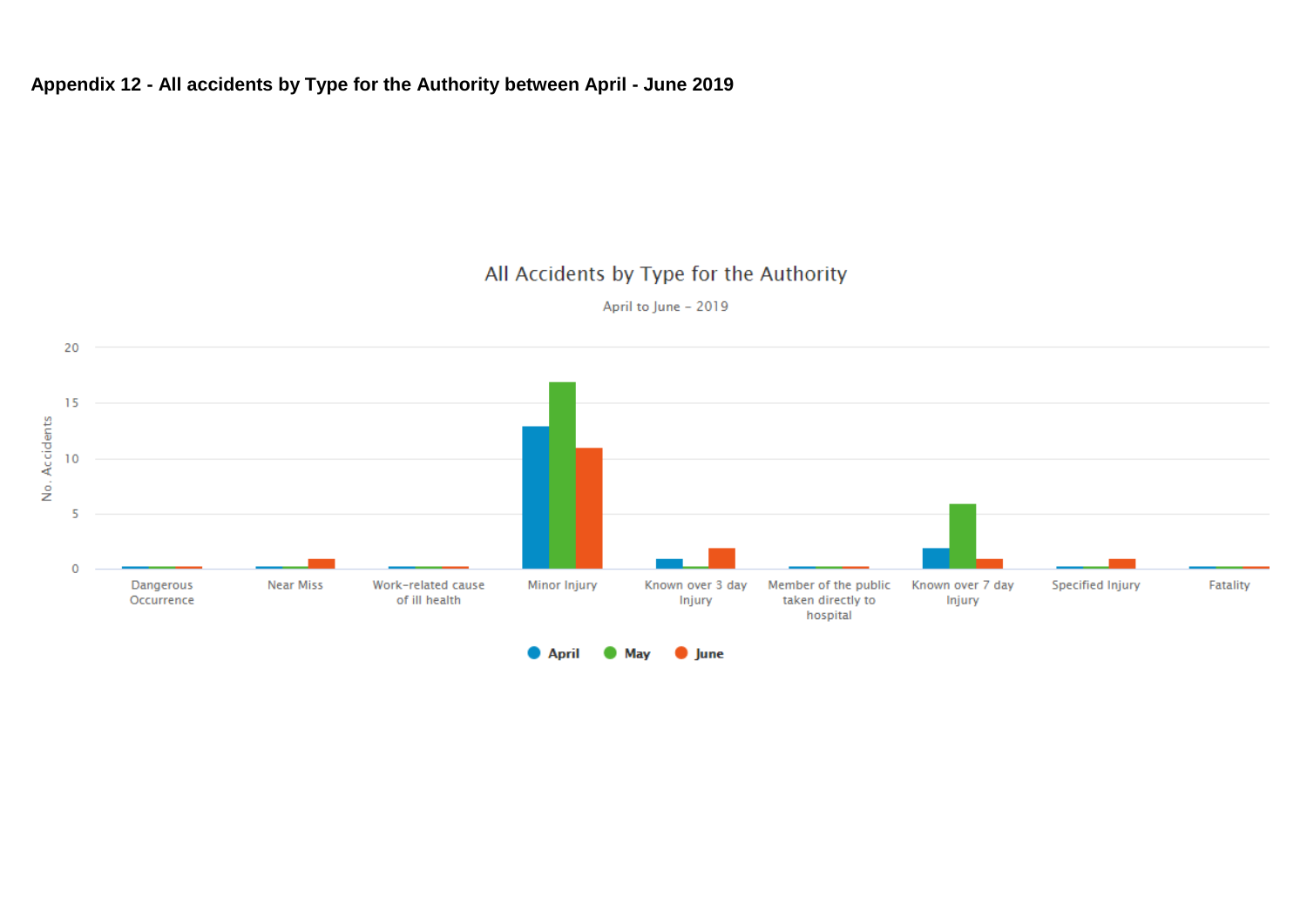### **Appendix 13 – RIDDOR reportable accidents by Type and Directorate between January - March 2020**

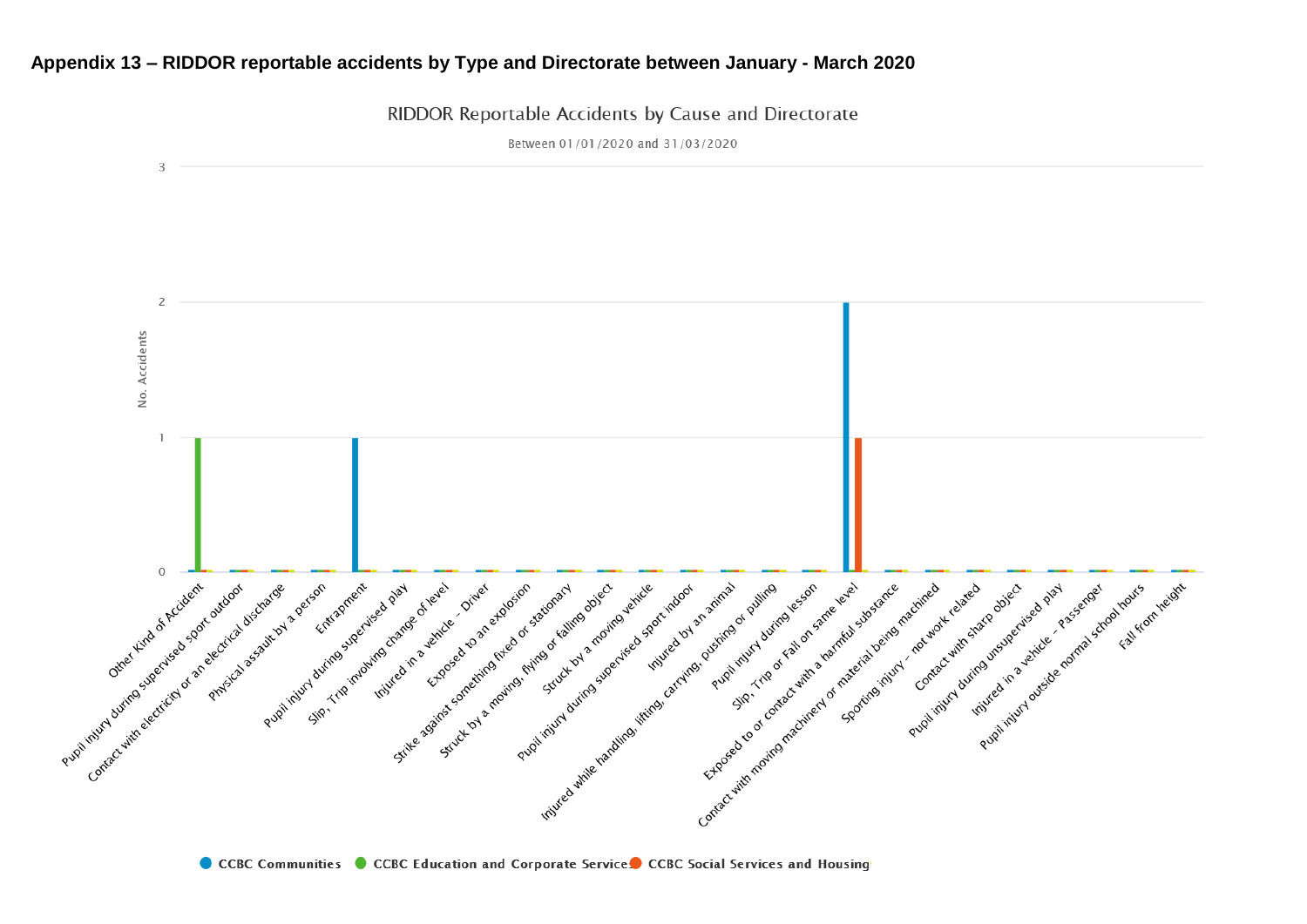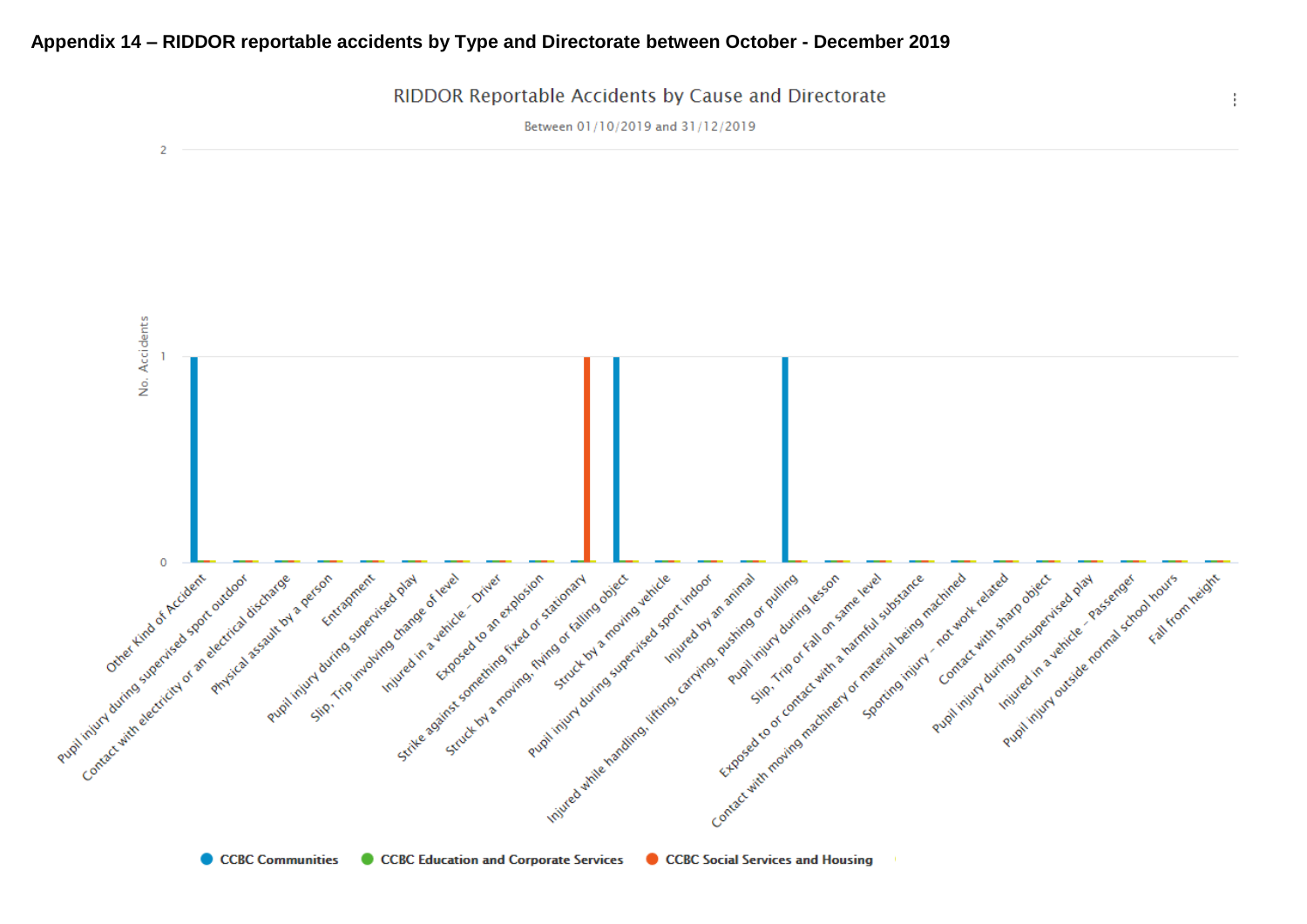### **Appendix 15 RIDDOR reportable accidents by Type and Directorate between July - September 2019**